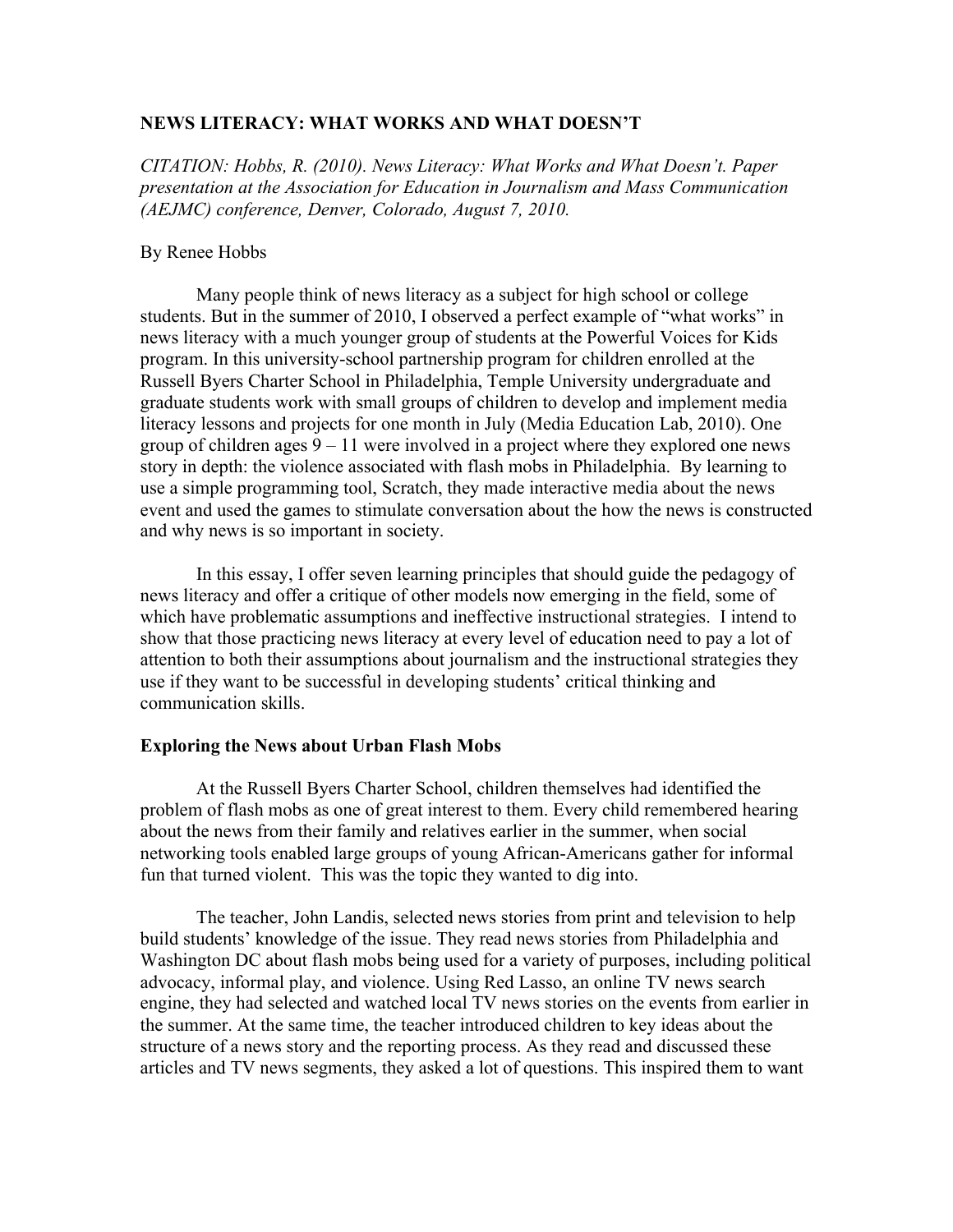to learn more—about the news issue itself and about the way news is constructed and how it represents reality.

In the context of a natural process of questioning, children learned about how sources are identified. They learned about how quotes are chosen. They learned about what an assignment editor does and how video editing works. They learned about news values like timeliness, proximity and conflict. They read and deconstructed articles to discover how different points of view were included in the story: from the teens involved, the police, and bystanders. Students visited the offices of the Philadelphia Inquirer to talk to editors about the newsmaking process.

### **Creating Multimedia to Express and Share Ideas**

As they planned their own simple videogames about the news event, they had deep discussions about choices and consequences, about risk-taking and danger and stereotypes associated with being an African-American teenager, and the stereotypes we have about how police will behave and react. A sample of the children's projects gives a good look at the level of thoughtfulness and creativity that were activated by this assignment. In one video, a teen decides whether or not to go to a flash mob. The user gets to decide whether the character goes or stays home. If he stays home, he gets ridiculed and beaten up by his peers. If he goes to the flash mob, he must decide whether or not to vandalize property. If he breaks a car window, he gets arrested. If he doesn't break a car window, he also gets arrested. The child was aware that this particular point of view was completely absent from all the media accounts of flash mobs. In this child's videogame, we see how he expresses a "no win" situation when it comes to the decisions about participating in flash mobs, reflecting an attitude about helplessness and the many often invisible but inevitable risks that African-American children in Philadelphia experience in the process of growing up.

When the teacher wrote up a press release about students' work analyzing flash mobs, all were thrilled that a local TV news team showed an interest in the story. A cameraperson came to the school, interviewed the teacher, interviewed children, and took pictures of children talking and planning and creating their projects.

But when the story ran on NBC10, the Philadelphia local news channel, in a 25 second story, children had questions. Why had they not used their faces or voices in the news story? Why was the point of view of the teacher omitted? One child counted how many times the phrase "flash mob" was used in the story. They wondered: Was their learning experience just another excuse for the local station to recycle bad news? Why weren't their creative projects shown on a screen? One student noticed a tiny error in the broadcast: the program said the program was held "at" Temple University but the program was actually held at the children's own elementary school "with" Temple University as a sponsoring partner. Poor choice of preposition created an inaccuracy; in a teachable moment, the teacher discovered that through exploring this error, kids were beginning to realize how important words are in shaping our understanding of reality.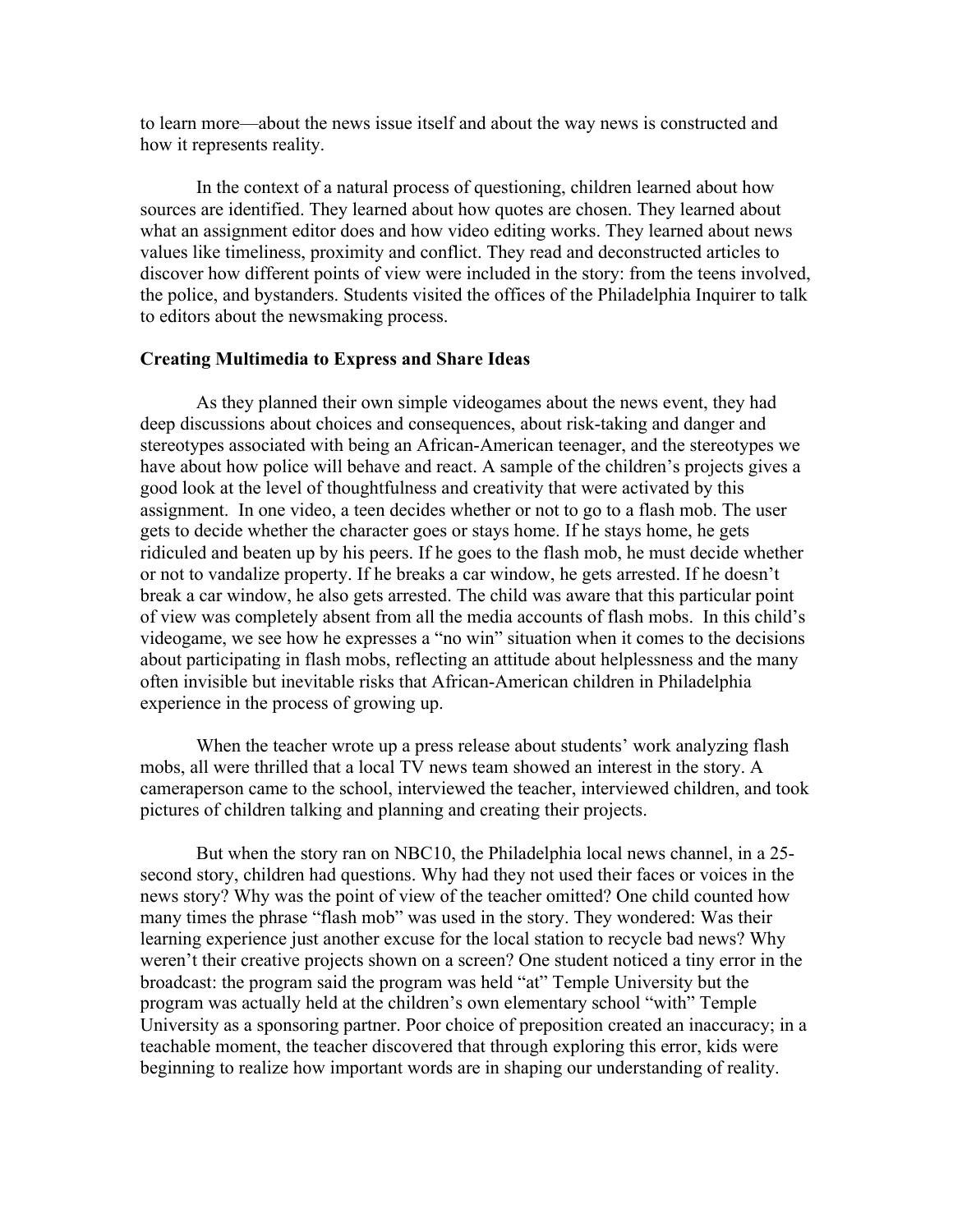# **What Did Children Learn?**

Here are the main learning outcomes of this learning experience for the children who participated in the project:

- News tells us about problems in our neighborhoods and in the world.
- Journalists make the news by getting information and opinions from different people.
- Ordinary people help make the news by actively reaching out to journalists and inviting them to cover what's important to them.
- The decisions a journalist makes can shape our opinions and feelings about people and places we don't experience directly, reinforcing or challenging stereotypes.
- There is inaccurate information in news reporting. Even a small word choice can make a message inaccurate.
- A lot of information is left out of a news report.
- A journalist makes these choices because there is a lot of news and not much time and journalists must balance what people need to know with what people want to know.
- Anyone can create a media message about news and current events to reflect your experience of the world.
- You can use words, images and interactivity to investigate and comment on what's happening in your community.
- You can share it with your family and friends and have a conversation about the problem – and that can help people learn, solve problems, and take action.

In my view, these are the kinds of insights that are now essential for people to be full participants in contemporary society. These are the habits of mind that will enable young people to flourish in the tsunami of information that surrounds them, where news pretenders offer "fake news" and where cheapening and corner-cutting interfere in cashstrapped news organizations leads to a diminution of quality news and information (McManus, 2009).

# **Learning Principles**

How did such young children learn all that? The teachers used instructional methods that build critical thinking and communication skills. I believe these learning principles are important for any level of education, from kindergarten to graduate school:

- 1. **Start from the Learner's Interests.** The learning experience begins with children's interest in a news event that is contemporary, local and relevant. Learners, not teacher selects the topic to examine, and they select news that's personally meaningful to them.
- 2. **Connect Comprehension and Analysis.** Learners build reading comprehension and analysis skills through close reading as a means to both understand the news content and pay attention to its form and structure.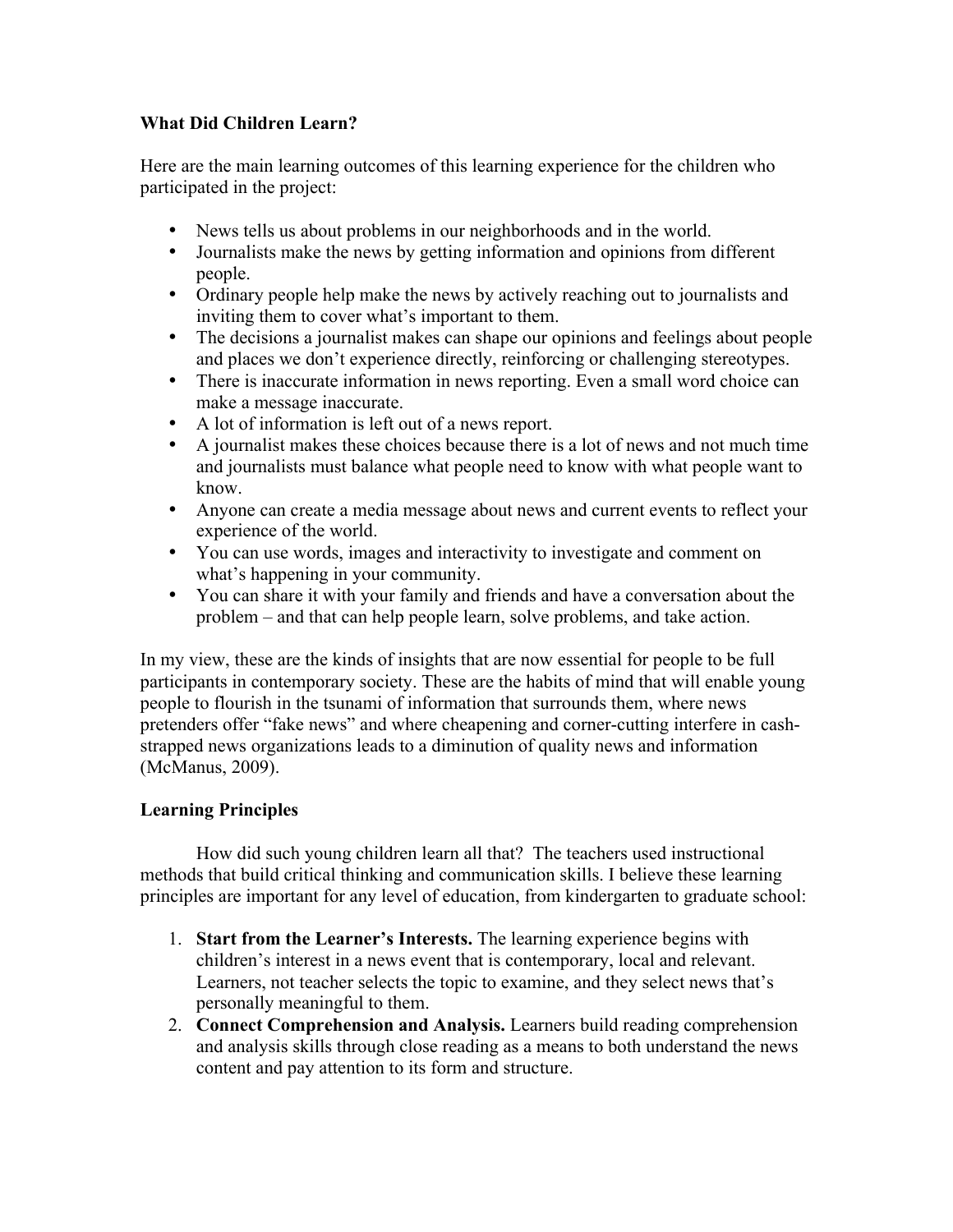- 3. **Ask Critical Questions and Listen Well.** Learning and discussion centers around the practice of asking questions. Asking good questions is more important than having answers. Multiple answers are respected and valued. Learners ask questions, not just the teacher. Learners offer answers and use reasoning and evidence to support their ideas. The teacher is not the exclusive font of knowledge. The teacher listens carefully and helps knowledge to be coconstructed through the practice of asking questions, searching for new information, developing ideas, and listening with openness, curiosity and respect.
- 4. **Focus on Constructedness.** Careful attention is paid to how news stories are constructed: to understanding the construction process and to examining how creative and strategic choices of words, images, sounds and graphic design shape a reader's perception of reality. A focus on the constructedness of news helps us examine the complex relationship between representation and reality.
- 5. **Use New Ideas to Directly Support the Practice of Critical Analysis and Media Composition.** Ideas and information are presented in ways that connect deeply to the task at hand—there are no unnecessary, de-contextualized and easily forgettable facts about "things you should know."
- 6. **Use Collaborative Multimedia Composition to Produce Meaningful and Authentic Communication.** Learners work together to compose new messages using media genres and forms that are appropriately challenging and meaningful for them to share their ideas with real audiences.
- 7. **Make Connections between the Classroom and the World.** Learners benefit when the boundaries between the classroom activity and the messiness of the real world makes them consider the tensions nd contradictions that exist between the ideal and real, between theory and practice.

The reason why these seven learning principles are effective is that when combined, they are the heart of inquiry learning. These instructional practices help to create a learning environment where learners can build knowledge, critical thinking and communication skills in ways that are personally meaningful and relevant to them.

## **News Literacy: What Not to Do**

There are three problematic instructional practices now emerging among practitioners of news literacy that deserve attention. First, unfortunately, some educators and practitioners think of news literacy as a journalism class for non-journalists. Their instructional strategy is based on the transmission model of education. They dump the content of their introduction to journalism class into a class for non-journalism majors, covering topics like the reporting process, First Amendment, press law and ethics. For a few students, of course, this is thrilling new information. For most students, however, this becomes another meaningless class with more meaningless facts to recall and spit back to the teacher on an exam.

Another problematic practice is to teach about news and current events exclusively from a journalist's point of view. Journalists can be inspiring and highly motivational to students and can make a positive difference in a classroom. But telling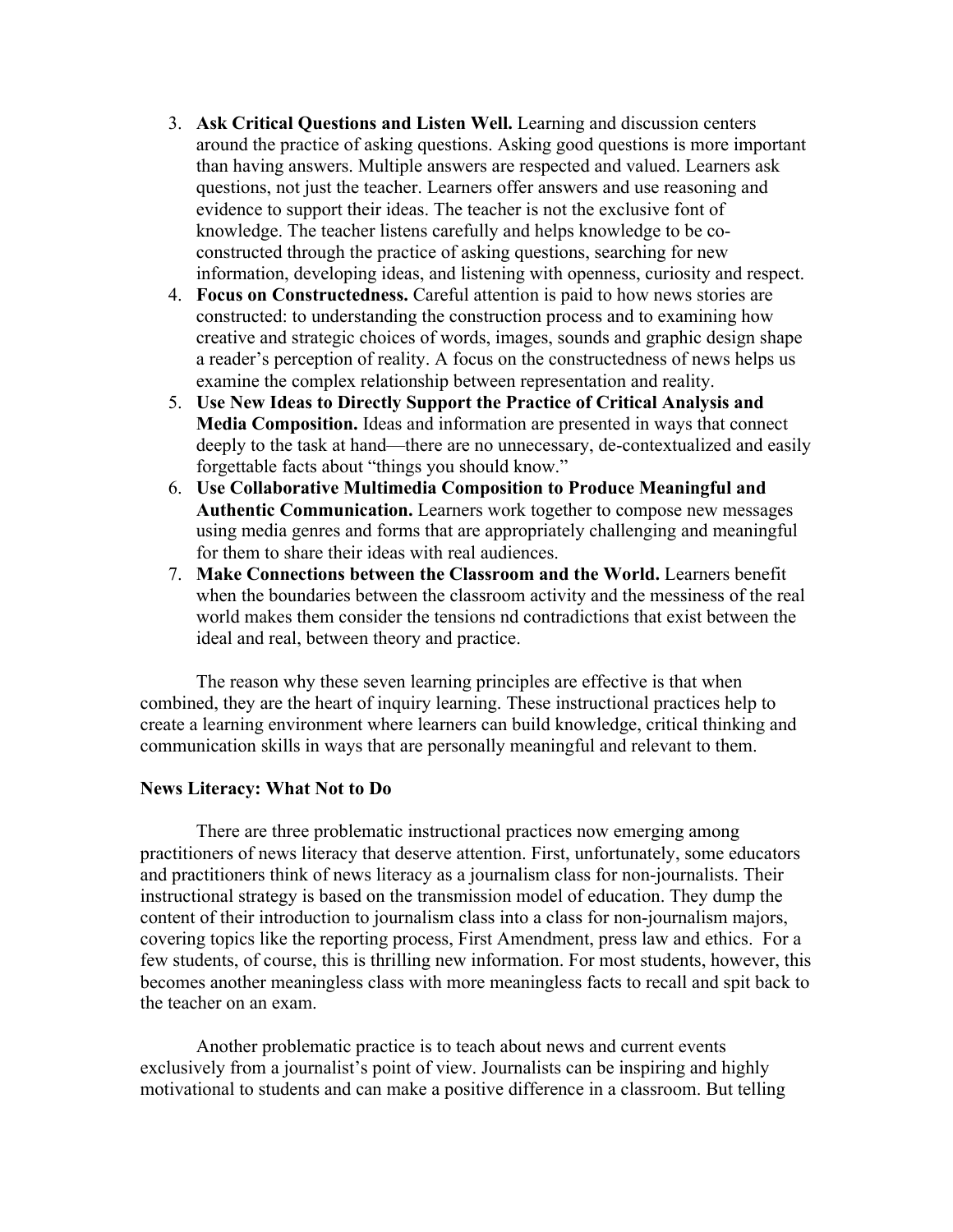war stories about the good ol" days does not inherently work to develop critical thinking and communication skills among students. As John McManus has pointed out, journalists may also have blind spots when it comes to being aware of how commercial bias affects the newsmaking process (McManus, 2009). When foundation money is used to support journalists to work in the classroom, these practices may offer students some inspirational benefit but do not contribute to building the kind of institutional change that's needed to transform American public education.

Finally, some news literacy initiatives place a significant emphasis on teaching about the ideals of American journalism. Now, make no mistake: I am deeply committed to the ideals of journalism and I think they need to be expressed in ways that make sense to students. The public *should* be able to place their trust in the "news neighborhood," as Howard Schneider calls it. Journalists *should* work hard to be accurate and fair. News *should* contribute to people's ability to participate as democratic citizens. But all that focus on the ideals of journalism is mere propaganda if it is blind to the realities of contemporary journalism, where partisan politics and smear-fests are the surest way to build audiences. We live in a world where deadline pressure means journalists rely on corporate handouts and flog special interests, bloggers may be paid to write glowingly about products and services, and news aggregation services spread misinformation blindingly fast, sometimes leaving truth in the dust.

In my view, news literacy programs must have, as their primary learning outcomes, a focus on building learners' critical thinking and communication skills in responding to news and current events in today's world, warts and all. If a news literacy course leaves students frustrated with the fact that American journalistic practice today does not meet the idealistic vision we have for it as the watchdog on power and catalyst to democracy, if students leave the course having higher expectations for journalism, that's not the dreaded cynicism everyone seems so afraid of. Those frustrations and high expectations for journalism are what citizens need to have if we ever expect journalism to fulfill its social function.

### **News Literacy vs. News Appreciation**

Some news literacy programs have a more narrow and focused aim: to increase people's positive regard and appreciation for journalism. There is an important difference between news literacy and news appreciation. Of course, there is much about good journalism to appreciate. One of the most ambitious news literacy programs ever developed is the BBC "School Report" project. This program enables 25,000 children in more than 700 UK schools to learn about the practice of journalism and news production. Supported by the BBC, children develop community-based television and radio news reports which air locally and nationally during a specific time period. School Report mission is to engage young people with news, bring their voices and stories to a wider audience and share some of the public service values behind content creation, such as fairness, accuracy, and impartiality since so many young people are content creators and distributors.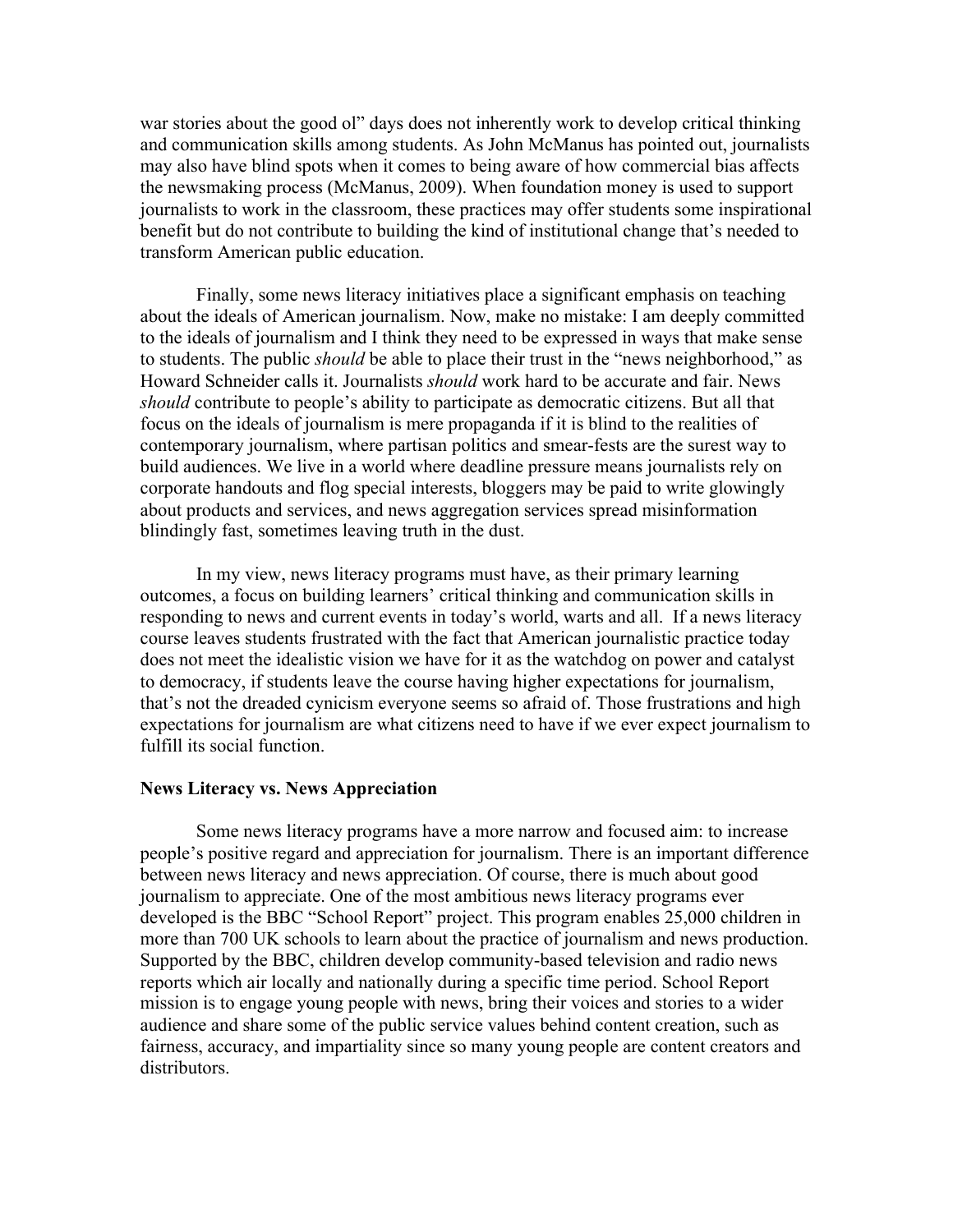The main aim of BBC News School Report is to interest young people in news of all sorts, and the world around them, by giving them the chance to make their own news. The program helps students develop skills of gathering information, teamwork and time management, while providing an opportunity to discuss the responsibilities involved in broadcasting to a worldwide audience. In a 2007 large-scale evaluation report, researchers used a mix of measures to examine both intended and unintended learning outcomes. In this study, researchers used structured and unstructured interviews as well as child-created pre- and post-intervention concept maps to understand what young people actually learned from creating a news production project.

Researchers found that children who participated in the "School Report" program as it was implemented in its pilot year gained new insights into the news production process. Over and over, children were awed at how much time and effort goes into the making of a news broadcast. Children also improved their oral and written communication skills and enriched journalistic skills, including interviewing practices.

However, little evidence was found to demonstrate children's ability to define the purpose and function of news. Children did not demonstrate much learning about the concepts of credibility and trust. They did not gain an understanding of the role and skills of the editor or develop an understanding of concepts like balance, fairness, and bias (Bazalgette, Harland & James, 2008). While children gained more positive appreciation for news and strengthened communication skills by participating in "School Report," there was no corresponding development in the arena of news analysis or critical thinking skills, even though teachers had voiced an interest in developing these competencies.

When the focus of a news literacy class emphasizes lionizing the ideals of American journalism and the important work of the press and the First Amendment and when little attention is paid to the complex realities of journalistic practice in a contemporary context of declining circulation, job loss and new forms of journalism arising on the Internet, then a news literacy class may come too close to a form of nostalgic propaganda from the old guard desperately trying to remind young people about a world that doesn't exist anymore.

### **News Literacy: Get "Real" about the Challenges and the Opportunities**

Practitioners of news literacy need to "get real" about the contemporary challenges of using news and current events in the classroom. When it comes to news literacy in the context of K-12 education, news and current events have been dramatically declining as a component of the American educational curriculum for over 50 years. In 1947, more than half of American high schools offered a course in Problems in Democracy that emphasized news and current events reading (Hobbs, 1998). Where competition and fragmentation of the news audience reign, no easy assumptions can be made about the nature of what counts as trustworthy and authoritative when it comes to news and current events. As a result, many teachers are reluctant to bring news and current events into the classroom in an increasingly polarized political climate (Hobbs, Ebrahimi, Cabral, Yoon, & Al-Humaidan, 2010; Hobbs, 2001).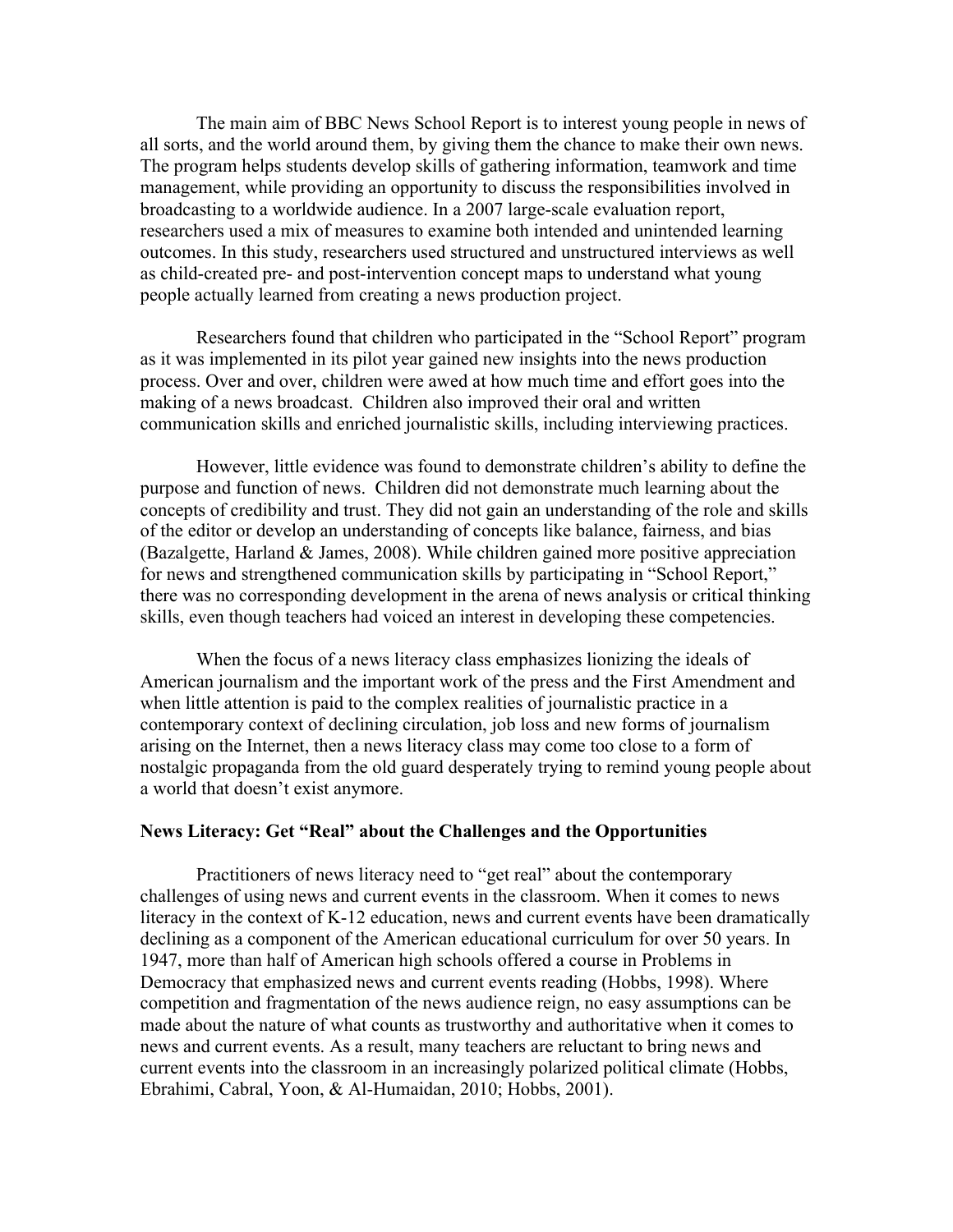The shifting economics of news and journalism in schools also creates challenges. The Audit Bureau of Circulation, the service for advertisers, ad agencies and publishers that provides audited circulation data, prohibits newspapers from making newspapers freely available to American students in public or private schools. Access to quality journalism, therefore, is an additional expense for school districts in communities that are often strapped to manage even basic expenses.

According to the "Growing Lifelong Readers" study, more than 60 percent of young adults with high exposure to newspapers in the classroom say they read a weekday paper regularly. Of those without exposure to newspapers in the classroom, the weekday readership percentage is only 38 percent (NAA Foundation, 2004). The foundation community's support of program in the First Amendment and high school journalism is noteworthy. However, not since the early 1990s has there been any large-scale effort to help teachers and students use news media in the classroom. Although studies show that newspaper reading in high school contributes to reading and writing skill development (Palmer, Fletcher & Shapley, 1994), there has been little scholarship in the past ten years about the broader cultural and educational value of using the news and current events in K-12 education.

In both the United States and the UK, "It has proved difficult to support, develop and sustain teaching about broadcast news because of the ephemerality of the subject matter and the effort involved in bringing current TV, radio or Internet news into the classroom" (Bazalgette, Harland & James, 2008, p. 81). For these reasons, a greater effort needs to be made to help educators see the value of bringing news and current events into K-12 and higher education. Digital and media literacy programs must be designed to create learning environments where students can start from the learner's interests, connect comprehension and analysis skills, help students ask critical questions and listen well, focus on the constructed nature of news stories, use new ideas to directly support the practice of critical analysis and media composition, use collaborative multimedia composition to produce meaningful and authentic communication, and make connections between the classroom and the world.

Programs that engage children and young people in both the genuine pleasures and challenges of news and current events using appropriate forms of critical inquiry and student-centered learning are likely to be most effective for 21<sup>st</sup> century learners of all ages.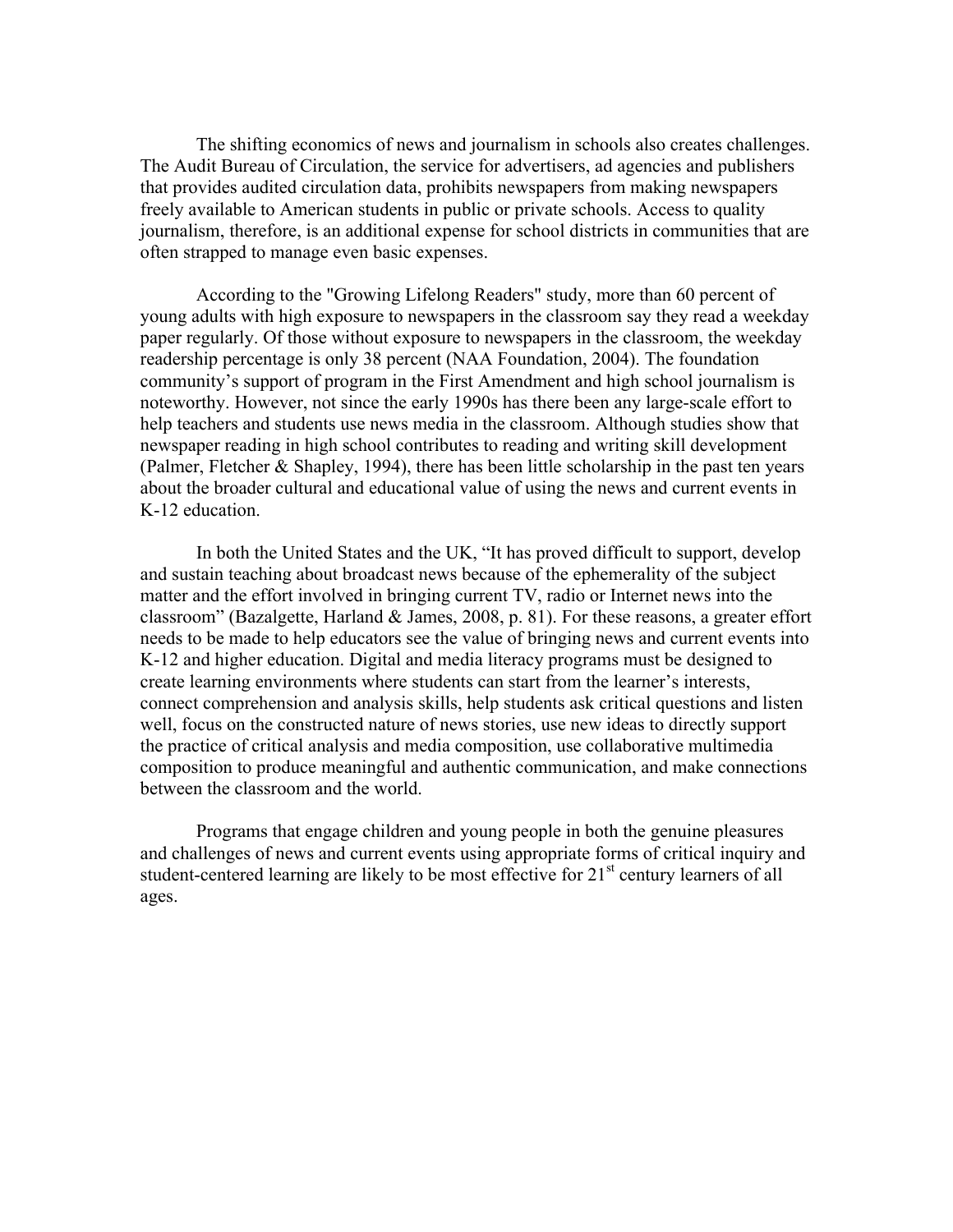# **References**

- Bazalgette, C. (2008). Lifeblood of Democracy? Learning about Broadcast News. Office of Communications (OFCOM), Great Britain. http://www.ofcom.org.uk/advice/media\_literacy/medlitpub/lifeblood/ (accessed March 30, 2010)
- Hobbs, R., Ebrahimi, A., Cabral, N., Yoon, J. & Al-Humaidan, R. (2010). Combatting Middle East Stereotypes through Media Literacy Education in Elementary School. Unpublished manuscript, Media Education Lab, Temple University.
- Hobbs, R. (2001). Media literacy skills: Interpreting tragedy. *Social Education 65*(7), 406-411. http://downloads.ncss.org/lessons/650702.pdf
- Hobbs, R. (1998). Building citizenship skills through media literacy education. In M. Salvador & P. Sias (Eds.), *The public voice in a democracy at risk*. Westport, CT: Praeger (pp. 57 –76).
- McManus, J. (2009). Detecting Bull. Retrieved August 1, 2010 from http://detectingbull.com
- Media Education Lab (2010). Powerful Voices for Kids. Retrieved August 1, 2010 from http://mediaeducationlab.com/powerful-voices
- Newspaper Association of America Foundation (2004). Growing Lifelong Readers: A Study of the Impact of Student Involvement with Newspapers on Adult Readership. **http://www.nieworld.com/lifelongreaders.htm**
- Palmer, B., Fletcher, H. and Shapley, B. (1994). Improving Student Reading, Writing with Newspaper-Based Instruction. *Newspaper Research Journal 15*, 50-55.